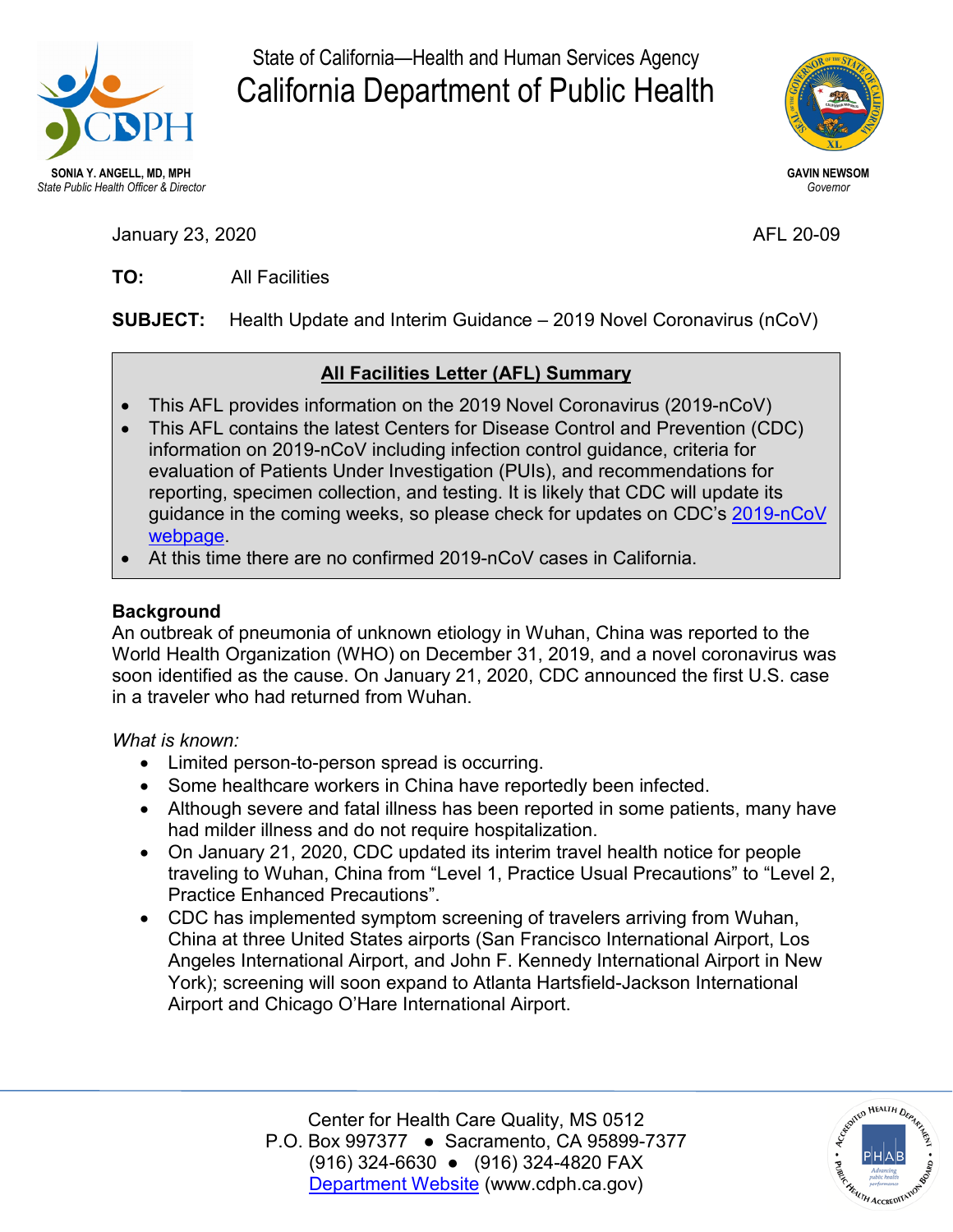- Disembarking travelers with symptoms potentially consistent with 2019-nCoV infection are being referred for further evaluation at health care facilities.
- a health care facility and explaining that they have traveled from Wuhan. • Asymptomatic travelers are given written instructions regarding steps to take if they become ill in the 14 days after arrival from Wuhan, including calling ahead to
- There is no vaccine or specific treatment for 2019-nCoV infection.
- An investigational new drug known as remdesivir may be requested via CDC for compassionate use in severely ill patients. Please contact the CDC Emergency Operation Center at 770-770-488-7100 to request remdesivir.

## *What is not yet known:*

- Attack rate of the virus, or how easily and sustainably this virus spreads personto-person.
- Incubation period of 2019-nCoV infections; current recommendations are based on the known incubation period of 2-14 days for other coronaviruses.
- Whether infected persons are infectious before they show clinical signs and symptoms.
- Spectrum of clinical illness associated with 2019-nCoV.

## **Recommendations for Healthcare Facilities**

 Although airports are screening travelers from Wuhan at entry, it is possible travelers who become ill in the days following their arrival may present for care at health care encouraging all healthcare facilities to: facilities in the community. The California Department of Public Health (CDPH) is

- • Obtain a travel history for **all** patients presenting with fever and acute respiratory illness.
- Place signage, implement travel history screening at triage, and review procedures for immediately placing symptomatic patients with a positive travel history in a surgical mask and private room, ideally an airborne infection isolation room (AIIR), wherever possible.
- Immediately contact your [local health department](https://www.cdph.ca.gov/Programs/CCLHO/CDPH%20Document%20Library/LHD_CD_Contact_Info_ADA.pdf) and your facility's infection preventionist if a patient may meet CDC's [criteria for PUI.](https://www.cdc.gov/coronavirus/2019-nCoV/clinical-criteria.html)
- Review infection control guidance for potential 2019-nCoV patients. Ensure facility infection control policies are consistent with the [CDC's Interim Infection](https://www.cdc.gov/coronavirus/2019-nCoV/infection-control.html) [Control Precautions for Patients Under Investigation for 2019-nCoV.](https://www.cdc.gov/coronavirus/2019-nCoV/infection-control.html)
- Review procedures for [collection of laboratory specimens for 2019-nCoV testing](https://www.cdc.gov/coronavirus/2019-nCoV/guidelines-clinical-specimens.html) and [laboratory biosafety guidelines;](https://www.cdc.gov/coronavirus/2019-nCoV/lab-biosafety-guidelines.html) your local health department will work closely with the CDPH Viral and Rickettsial Disease Laboratory (VRDL) and the CDC to coordinate testing.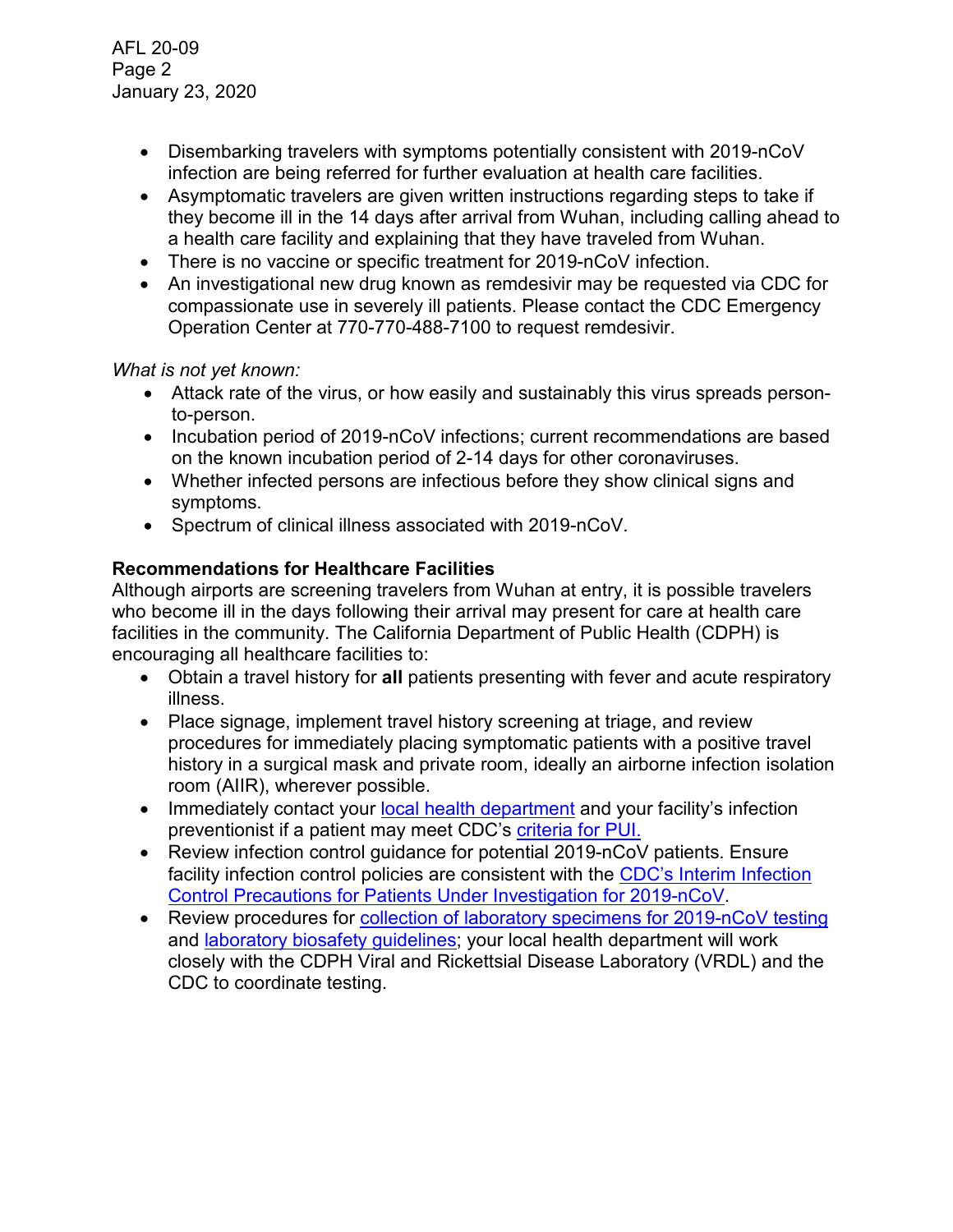## **Criteria for a Person Under Investigation (PUI) for 2019-nCoV**

 Patients in the United States who meet the following criteria should be evaluated as a PUI in association with the outbreak of 2019-nCoV in Wuhan City, China.

| <b>Clinical Features</b>                                                                                                                                                                                                                                   | &   | <b>Epidemiologic Risk</b>                                                                                                                                                                                                                                                        |
|------------------------------------------------------------------------------------------------------------------------------------------------------------------------------------------------------------------------------------------------------------|-----|----------------------------------------------------------------------------------------------------------------------------------------------------------------------------------------------------------------------------------------------------------------------------------|
| $[Fever^1 ( > 38°C/100.4°F)]$<br>and symptoms of lower<br>respiratory illness (e.g., cough,<br>difficulty breathing)                                                                                                                                       | and | In the last 14 days before symptom onset, a<br>history of travel from Wuhan City, China.<br>– or –<br>In the last 14 days before symptom onset, close<br>$\frac{1}{2}$ contact <sup>2</sup> with a person who is under investigation<br>for 2019-nCoV while that person was ill. |
| $[Fever^1 ( > 38°C/100.4 °F)$<br>or symptoms of lower<br>respiratory illness (e.g., cough,<br>difficulty breathing)                                                                                                                                        | and | In the last 14 days, close contact <sup>2</sup> with an ill<br>laboratory-confirmed 2019-nCoV patient.                                                                                                                                                                           |
| <sup>1</sup> Fever may not be present in some patients, such as those who are very young, elderly,<br>immunosuppressed, or taking certain fever-lowering medications. Clinical judgment should be used to<br>guide testing of patients in such situations. |     |                                                                                                                                                                                                                                                                                  |

 $2$ Close contact is defined as—

 PPE (e.g., gowns, gloves, NIOSH-certified disposable N95 respirator, eye protection); close contact a) being within approximately 6 feet (2 meters), or within the room or care area, of a novel coronavirus case for a prolonged period of time while not wearing recommended personal protective equipment or can include caring for, living with, visiting, or sharing a health care waiting area or room with a novel coronavirus case.*– or –*

b) having direct contact with infectious secretions of a novel coronavirus case (e.g., being coughed on) while not wearing recommended personal protective equipment.

 Please contact your [local health department](https://www.cdph.ca.gov/Programs/CCLHO/CDPH%20Document%20Library/LHD_CD_Contact_Info_ADA.pdf) **immediately** if a PUI is identified, or if patient's status as a PUI is uncertain.

 uncertain travel or exposure). Patients who meet PUI criteria should also be evaluated The above criteria are intended to serve as guidance for evaluation and testing. Patients should be evaluated and discussed with the local public health department on a caseby-case basis if their clinical presentation or exposure history is equivocal (e.g., for common causes of respiratory infections and community-acquired pneumonia.

 reaction (RT-PCR); viral cultures should not be performed. Do not use rapid influenza diagnostic tests that are not RT-PCR based. At this time, positive results for another Testing for viral respiratory pathogens should be performed by molecular methods, e.g., multiplex viral respiratory testing via real reverse transcription polymerase chain respiratory pathogen do not preclude testing for 2019-nCoV.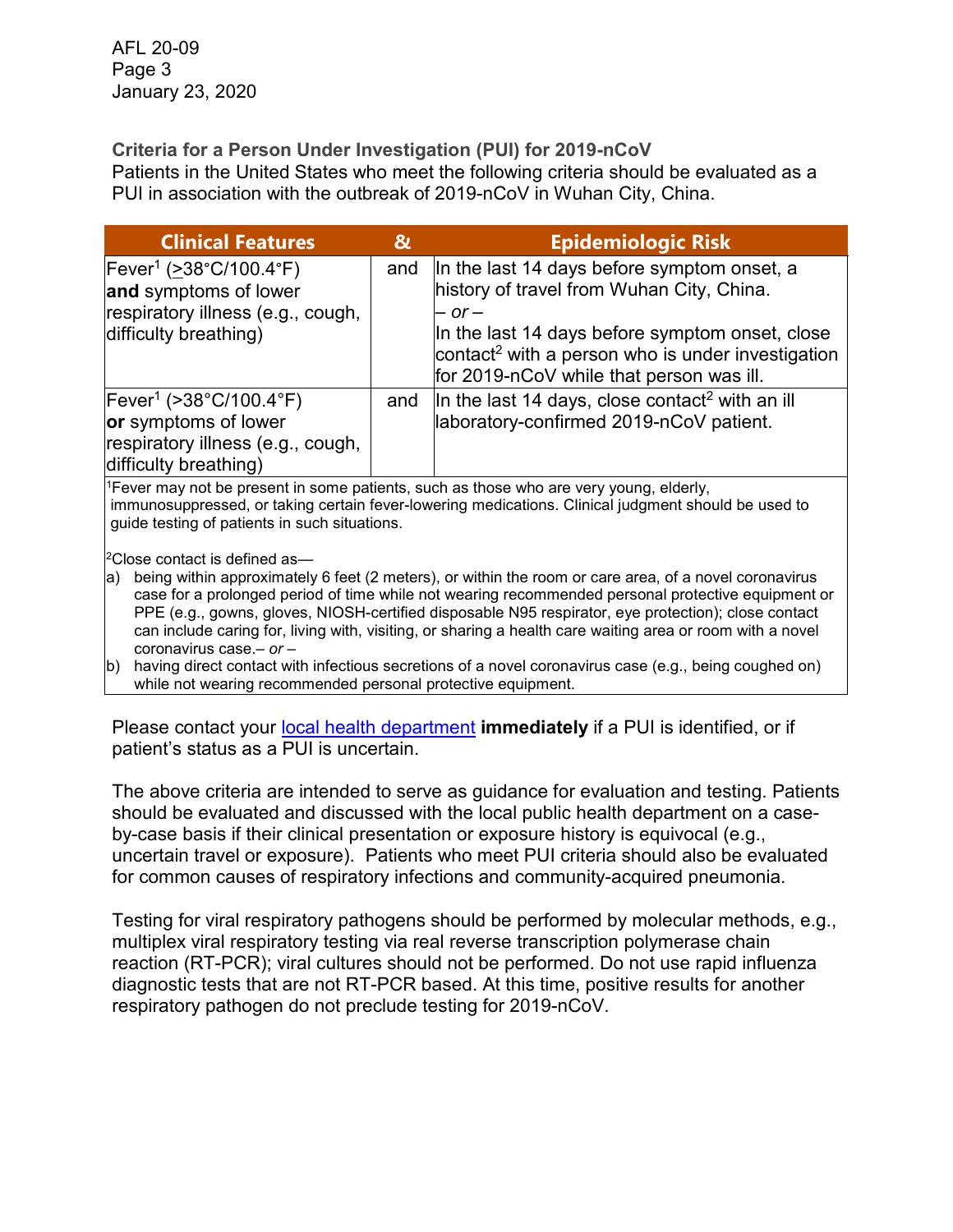#### **Infection Control Guidance for 2019-nCoV Infection**

 patients should be given a surgical mask to wear as soon as they are identified and should optimally be evaluated in an airborne infection isolation room (AIIR). If an AIIR is not available, and it is not possible to transfer the patient to a facility with an AIIR, the Although the transmission dynamics have yet to be determined, CDPH currently recommends a cautious approach to patients under investigation for 2019-nCoV. Such patient should be evaluated in a private room with the door closed, and healthcare personnel entering the room should use Standard, Contact, and Airborne precautions, plus eye protection; this means that healthcare personnel should don gloves, gown, goggles or a face shield, and a fit tested N95 or higher level respirator upon room entry.

 of healthcare personnel that interact with a PUI and ensure that potentially exposed healthcare personnel and patients can be identified if the PUI is confirmed to be Healthcare facilities should additionally implement procedures to minimize the number infected with 2019-nCoV.

 California Occupational Safety Health Administration's (Cal/OSHA) Aerosol transmissible pathogen (ATP) under the ATD Standard, employers must provide a perform high hazard procedures on 2019-nCoV PUIs or confirmed cases. As healthcare employers, facilities are required to follow recommendations under the Transmissible Diseases (ATD) Standard, Title [8 of the California Code of Regulations](http://www.dir.ca.gov/title8/5199.html)  [\(CCR\) Section 5199.](http://www.dir.ca.gov/title8/5199.html) Because 2019-nCoV meets the criteria for a novel aerosol powered air purifying respirator (PAPR) with a High Efficiency Particulate Air (HEPA) filter(s), or a respirator providing equivalent or greater protection, to employees who

#### **Laboratory Biosafety for 2019-nCoV Infection**

 handling potentially infectious specimens. Laboratory workers should wear appropriate personal protective equipment (PPE), which includes disposable gloves, laboratory coat/gown, and eye protection when

Any procedure with the potential to generate fine-particulate aerosols (e.g., vortexing or sonication of specimens in an open tube) should be performed in a Class II Biological Safety Cabinet (BSC). Appropriate physical containment devices (e.g., centrifuge safety buckets; sealed rotors) should be used for centrifugation. Ideally, rotors and buckets should be loaded and unloaded in a BSC. Perform any procedures outside a BSC in a manner that minimizes the risk of exposure to an inadvertent sample release.

After specimens are processed, decontaminate work surfaces and equipment with appropriate disinfectants. Use any EPA-registered hospital disinfectant. Follow manufacturer's recommendations for use-dilution (i.e., concentration), contact time, and care in handling. All disposable waste should be autoclaved.

 cultures of 2019-nCoV specimens are NOT recommended at this time. Virus isolation in cell culture and initial characterization of viral agents recovered in